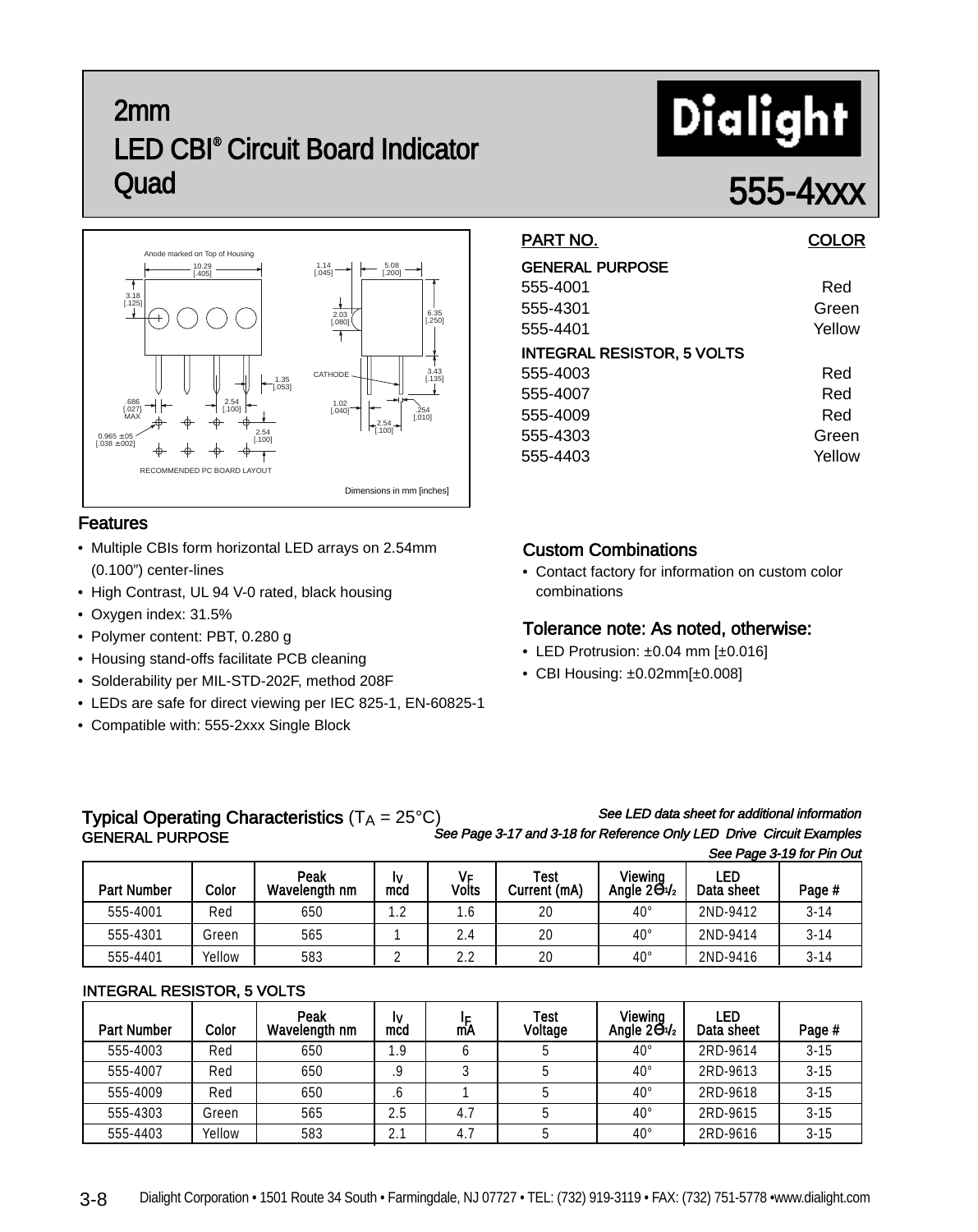## 2mm General Purpose Diffused 2ND-xxxx

# Dialight

## \* NOT A VALID PART NUMBER. THIS SHEET IS FOR REFERENCE ONLY.

TYPE COLOR 2ND-9412\* Red 2ND-9414\* Green 2ND-9416\* Yellow

|                                                                                                                 | Red        | Green                              | Yellow     |  |
|-----------------------------------------------------------------------------------------------------------------|------------|------------------------------------|------------|--|
| <b>ABSOLUTE MAXIMUM RATINGS</b> (T <sub>A</sub> =25°C)<br>Derating (mW/°C) From 25°C<br>Pulse width = $1 \mu s$ | $-9412$    | $-9414$                            | -9416      |  |
| Power Dissipation (mW)                                                                                          | 80         | 80                                 | 80         |  |
|                                                                                                                 | 1.1        | 1.1                                | 1.1        |  |
| Forward Current (mA)                                                                                            | 40         | 25                                 | 25         |  |
| Peak Current (mA)                                                                                               | 250        | 250                                | 250        |  |
|                                                                                                                 |            |                                    |            |  |
| Operating Temperature (°C)                                                                                      | $-55/+100$ | $-55/+100$                         | $-55/+100$ |  |
| Storage Temperature (°C)                                                                                        | $-55/+100$ | $-55/+100$                         | $-55/+100$ |  |
| <b>Soldering Temperature</b>                                                                                    |            | 260°C, 5 seconds, 1.6 mm from case |            |  |

| <b>OPERATING CHARACTERISTICS</b> (T <sub>a</sub> =25°C) |                        | Red<br>$-9412$ | Green<br>$-9414$ | Yellow<br>$-9416$ |
|---------------------------------------------------------|------------------------|----------------|------------------|-------------------|
| Luminous Intensity (mcd)<br>$I_F=20mA$                  | Min.<br><b>Typical</b> | 1.2            | .5               | .6<br>2           |
| Peak Wavelength (nm)<br>$\lambda$ Peak                  | <b>Typical</b>         | 650            | 565              | 583               |
| Viewing Angle (201/2)                                   | Typical                | $40^{\circ}$   | $40^{\circ}$     | $40^{\circ}$      |
| Forward Voltage (V)<br>$I_F=20mA$                       | Typical<br>Max.        | 1.6<br>2       | 2.4<br>3         | 2.2<br>3          |
| Reverse Voltage (V), I <sub>R</sub> =10µA               | Min.                   | 3              | 3                | 3                 |

Θ 1 ¼2is the off axis angle at which the luminous intensity is half the axial luminous intensity